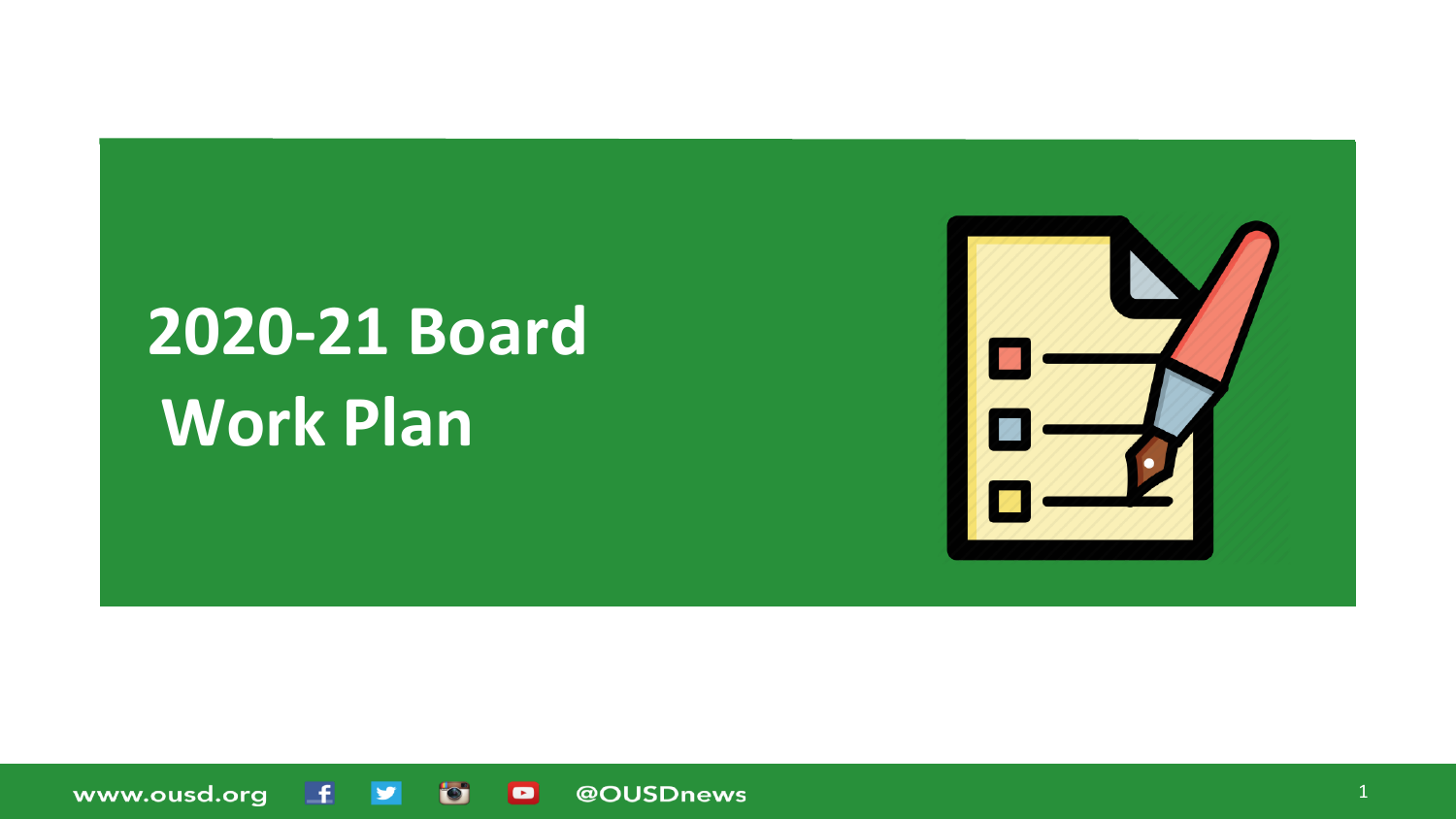### **The Strategic Plan and Priorities guide the yearly Work Plans**

**Note:** The Strategic Plan will be finalized this fall after Board and community engagement



@OUSDnews

 $\blacksquare$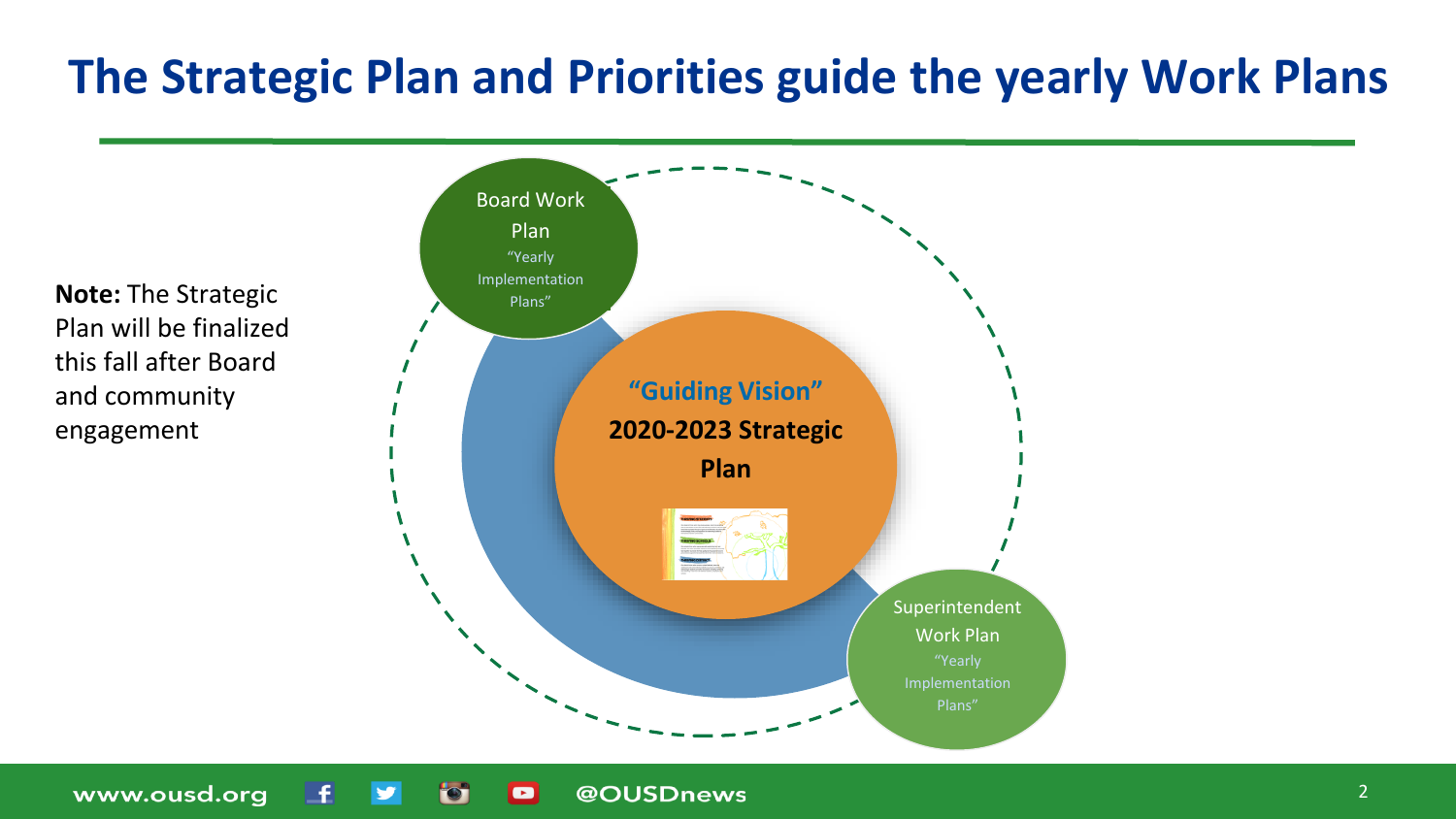### **The Role of the Board and the Superintendent**

@OUSDnews

 $\blacksquare$ 

#### **Governance**

www.ousd.org



#### **Board Roles**

- Policy Direction and Approval
- Stewardship and Support
- Oversight and Accountability

#### **Superintendent Roles**

- Implement policy direction
- Draft all planning documents
- Oversee the Educational Program
- Manage the staff

#### **Joint Roles**

- **Setting Strategic Direction**
- Community Engagement and Leadership
- **Prioritizing Student Outcomes**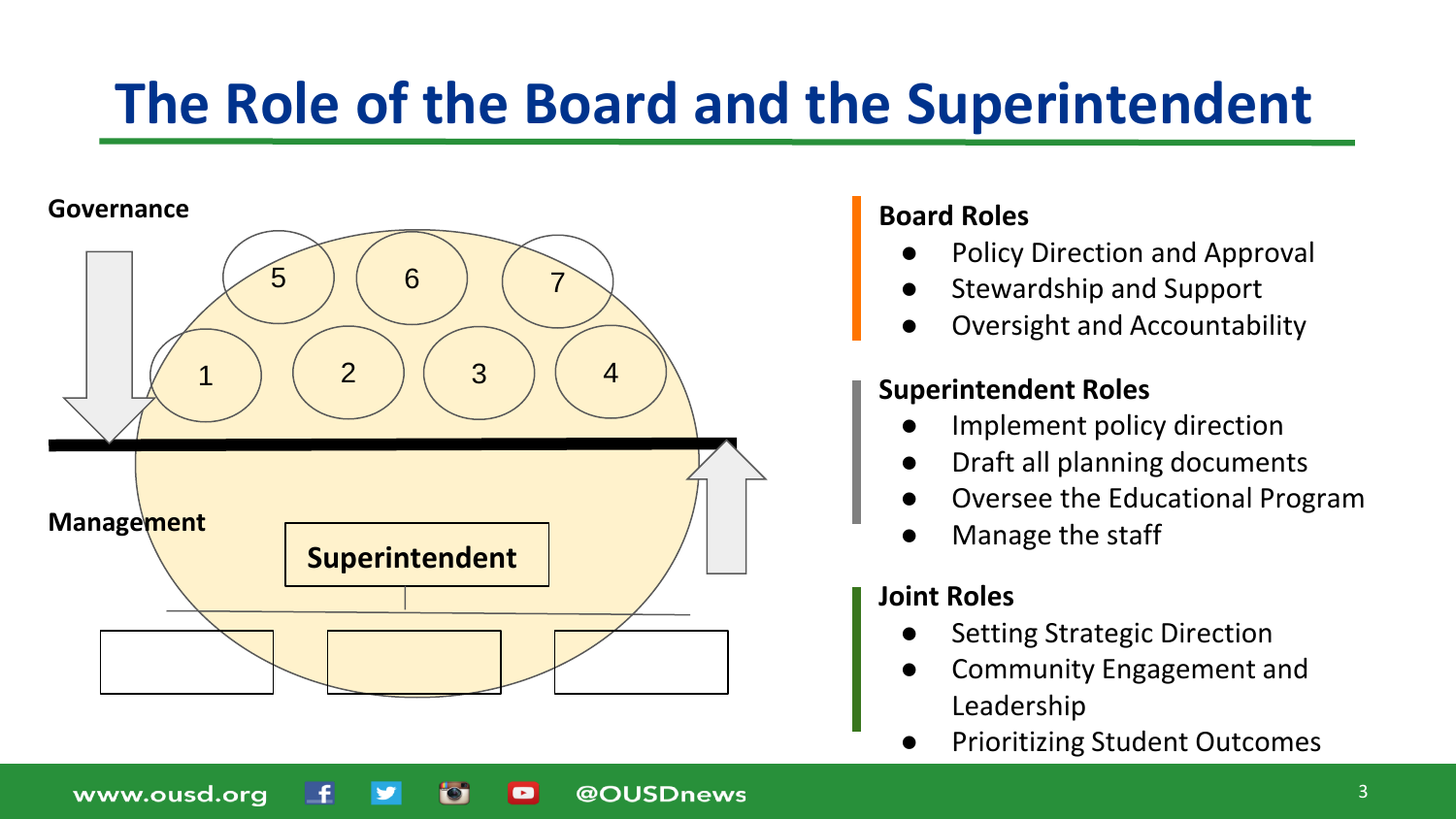## **[2020-21 Board Work Plan](https://docs.google.com/document/d/1Xulcvr2xB28niiUXZAi2UtrcLtmCRJjUN2UgAJtrZ8o/edit?usp=sharing)**

|                     | <b>THRIVING STUDENTS</b>                                                                                                                                                                   | <b>THRIVING SCHOOLS</b>                                                                                                                                                                                                                                                                                                                      | <b>THRIVING DISTRICT</b>                                                                                                                                                                                                                                                                                                                                                |
|---------------------|--------------------------------------------------------------------------------------------------------------------------------------------------------------------------------------------|----------------------------------------------------------------------------------------------------------------------------------------------------------------------------------------------------------------------------------------------------------------------------------------------------------------------------------------------|-------------------------------------------------------------------------------------------------------------------------------------------------------------------------------------------------------------------------------------------------------------------------------------------------------------------------------------------------------------------------|
| Goals               | Provide high quality<br>1)<br>instruction in distance<br>learning and blended<br>learning<br>Assess and address<br>2)<br>learning and access<br>gaps as a result of<br>unfinished learning | Launch the reimagination of safe,<br>1)<br>healthy, and welcoming learning<br>environments                                                                                                                                                                                                                                                   | Provide quality, accessible and fiscally<br>1)<br>sustainable school options in every<br>neighborhood<br>Create conditions for improved governance<br>2)<br>and new board member orientation                                                                                                                                                                            |
| <b>Deliverables</b> | Adopt a Distance<br>Learning Policy<br>Adopt a Learning<br>Continuity and<br>Attendance Plan                                                                                               | Adopt District Safety Plan and<br>begin year 1 implementation<br>Updated policies on racial equity<br>$\bullet$<br>Provide direction and goals for a<br>$\bullet$<br>climate sustainability plan<br>(emergency preparedness, clean<br>energy, living schoolyards, fresh<br>food, environmentally preferable<br>purchasing, climate literacy) | Approve Citywide Blueprint for Quality<br><b>Schools Recommendations</b><br>Adopt Strategic Plan for 2020-2023<br>Adopt updated Enrollment Policy<br>Increase revenue generation from leases or<br>$\bullet$<br>sale of property<br>Adopt 1st, 2nd, and 3rd interim 2020-21<br>budgets<br>Adopt Annual 2021-22 Budget<br><b>Complete New Board Orientation Sessions</b> |